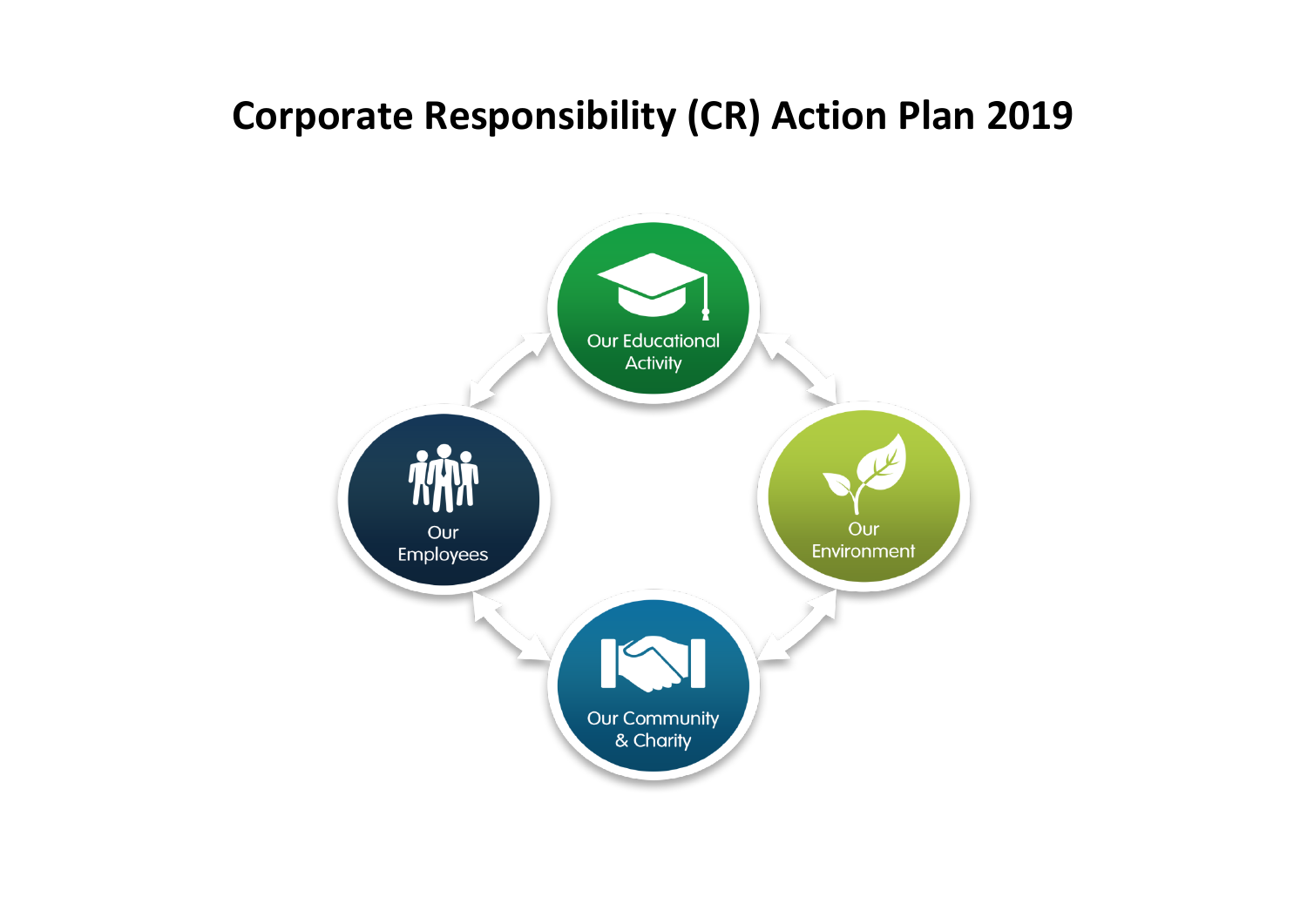| <b>Focus Area</b>                                | <b>Strategic planning &amp;</b><br>objectives                                                                                                                                                                                               | <b>Policy &amp; processes</b>                                                                                                 | <b>Activities &amp; engagement</b>                                                |                    | <b>Targets &amp; measurement</b>                                                                                                                                                                                                                                                                                                             | <b>Reporting</b>                                                                                                                                                                        |
|--------------------------------------------------|---------------------------------------------------------------------------------------------------------------------------------------------------------------------------------------------------------------------------------------------|-------------------------------------------------------------------------------------------------------------------------------|-----------------------------------------------------------------------------------|--------------------|----------------------------------------------------------------------------------------------------------------------------------------------------------------------------------------------------------------------------------------------------------------------------------------------------------------------------------------------|-----------------------------------------------------------------------------------------------------------------------------------------------------------------------------------------|
| <b>Our Employees</b><br><b>Specific Projects</b> |                                                                                                                                                                                                                                             | <b>CR Policy</b><br>Charity and Community<br>policy                                                                           | <b>Engagement and Wellbeing</b><br>Programme                                      | ii)<br>iii)<br>iv) | <b>Development of department</b><br>engagement plans to be<br>reviewed every 4 months by<br><b>HRM and MD</b><br><b>Overall engagement and</b><br>H&WB plan to incorporate<br>department plans based on<br>improvements in<br>Leadership, Communication<br>and Inclusiveness<br>2019 focus on Mental Health<br><b>Engagement survey 2019</b> | Thrive CSR - record<br>activity, numbers,<br>feedback, photos,<br>Social Media - number<br>of tweets sent in<br>relation to community<br>engagement activities                          |
|                                                  | <b>Belfast International Airport</b><br>values their employees and<br>has developed an engagement<br>and wellbeing plan to support<br>the achievement of its key<br>objective in this area.<br>BIA is committed to:<br>Developing, valuing, | <b>Engagement Journey</b><br>Engagement and<br>Wellbeing programme<br><b>Employee Engagement</b><br>Survey<br>Performance and | <b>Health and Wellbeing</b><br>Employee Up-skilling<br>programme                  | ii)<br>ii)         | Host 1 Health Fair<br>At least 50% of employees<br>on shift to attend<br>Maintain current level<br>Regular evaluation of<br>participants<br>progress and development                                                                                                                                                                         | Highlight the activities<br>on MyBFS<br>Website - activities<br>drafted into case<br>studies and placed on<br><b>Belfast International</b><br>Airport website<br>Promotional posters in |
| <b>Our Employees</b><br><b>Core Projects</b>     | safeguarding and engaging a<br>workforce where there is<br>mutual trust and respect in<br>line with our Vision and Values<br><b>CORE Key areas:</b><br>People Development                                                                   | Development programme                                                                                                         | <b>Staff Volunteering</b><br>Celebrate successes<br><b>Employee Communication</b> |                    | Increase by 10% on 2018<br>Host 4 events<br>to celebrate and reward<br>achievements and successes<br>Enhance interaction with                                                                                                                                                                                                                | social areas<br>Coverage in local press<br>achieved through press<br>releases                                                                                                           |
|                                                  | <b>Health and Wellbeing</b><br>Equality, Diversity and<br>Inclusion                                                                                                                                                                         |                                                                                                                               |                                                                                   |                    | MyBFS and CP9 screen                                                                                                                                                                                                                                                                                                                         |                                                                                                                                                                                         |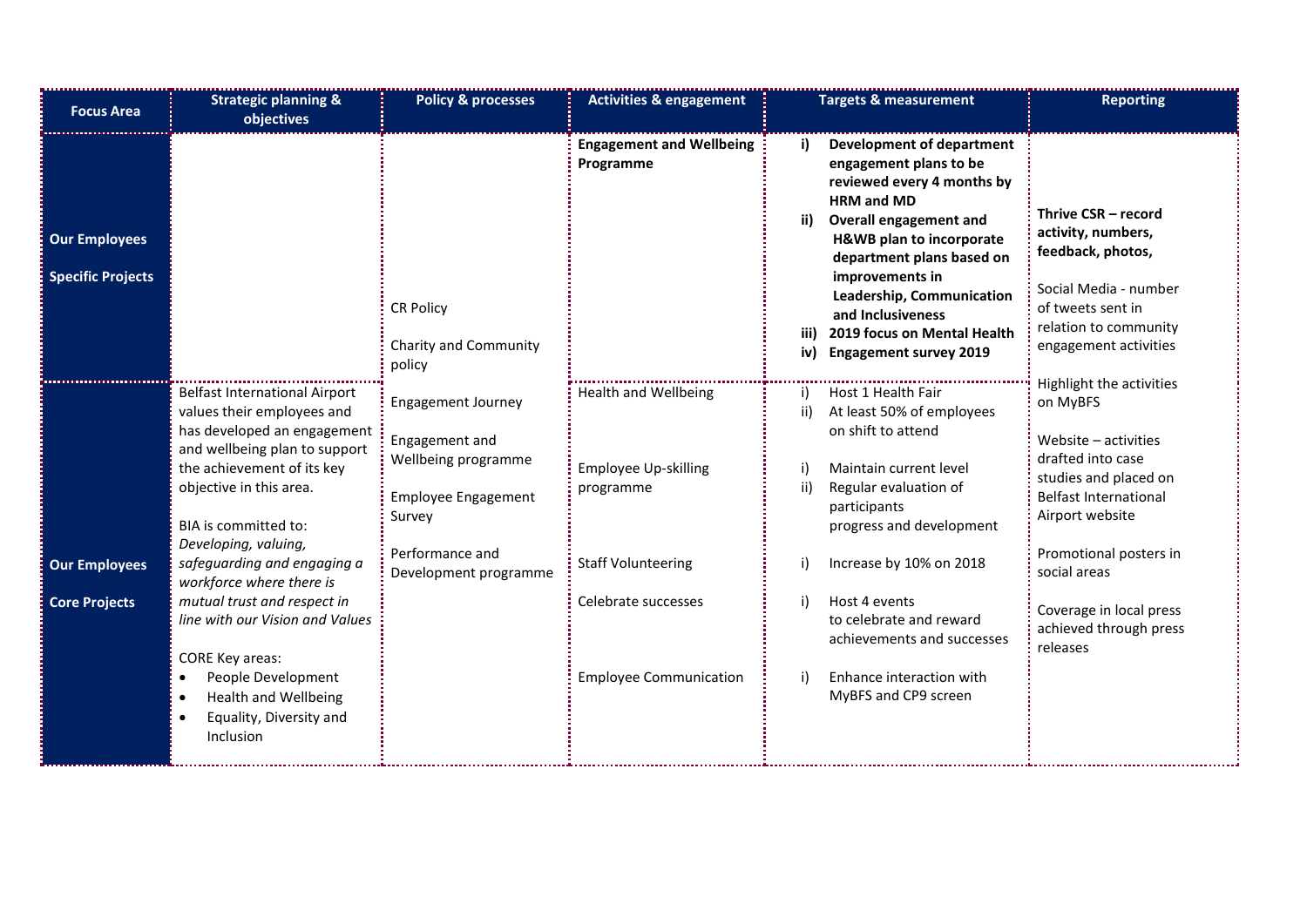| <b>Focus Area</b>                                                           | <b>Strategic planning &amp;</b><br>objectives                                                                                                                                             | <b>Policy &amp; processes</b>                                          | <b>Activities &amp; engagement</b>                                                                                                                                      | Targets & measurement                                                                                                                                                                                                                                                               | <b>Reporting</b>                                                                                                                                              |
|-----------------------------------------------------------------------------|-------------------------------------------------------------------------------------------------------------------------------------------------------------------------------------------|------------------------------------------------------------------------|-------------------------------------------------------------------------------------------------------------------------------------------------------------------------|-------------------------------------------------------------------------------------------------------------------------------------------------------------------------------------------------------------------------------------------------------------------------------------|---------------------------------------------------------------------------------------------------------------------------------------------------------------|
| Our Educational<br><b>Activity</b>                                          |                                                                                                                                                                                           |                                                                        | Little Women                                                                                                                                                            | Work with Little Women on bespoke<br>i)<br>events at BIA                                                                                                                                                                                                                            |                                                                                                                                                               |
| <b>Specific</b><br>Projects<br>------------                                 | <b>Belfast International</b><br>Airport is committed<br>to mentoring and<br>supporting young<br>people in our<br>community. Our<br>programme of                                           | <b>CR Policy</b><br>Charity and<br>Community policy<br>Performance and | Time to Read (TTR).<br>Volunteers to spend 1 hour<br>per week in the academic<br>year supporting P5 children<br>to read from two schools -<br>St Comgalls and Greystone | Support at least 8<br>i)<br>children through the TTR Programme<br>Arrange Airport visits for<br>ii)<br>children from each of the primary<br>schools                                                                                                                                 | Thrive CSR - record<br>activity, numbers,<br>feedback, photos,<br>Social Media -<br>number of tweets in<br>relation to<br>community and<br>charity engagement |
| <b>Our Educational</b><br><b>Activity</b><br><b>Core</b><br><b>Projects</b> | activities and our<br>passionate<br>volunteers have the<br>same purpose - to<br>encourage young<br>people to aspire to<br>their very best                                                 | Development<br>programme                                               | Provide employee mentors<br>for students from one of<br>our partnered school,<br><b>Belfast Boys Model</b>                                                              | Support at least 10 students<br>through the mentoring programme<br>Employee mentor to commit<br>1.5 hours per month during the<br>academic year<br>iii) 90% of students to feel the<br>mentoring was worthwhile                                                                     | activities<br>Highlight the<br>activities on MyBFS<br>Website - activities<br>drafted into case<br>studies and placed<br>on Belfast                           |
|                                                                             | BIA is committed to:<br><b>Maintaining strong</b><br>mutually beneficial<br>relationships with local<br>education providers<br>CORE Key area:<br>Strategic<br>Educational<br>partnerships |                                                                        | Provide work placements<br>and work shadowing for<br>Year 12 students from<br>various schools across<br>Northern Ireland through<br>Charter Work Inspiration            | Maintain current level<br>75% of students to feel more<br>ii)<br>informed of the skills/qualities<br>expected in the workplace<br>iii) 75% of students to feel the<br>placement is valuable<br>iv) 75% of students to feel the<br>Placement will help inform their<br>career choice | <b>International Airport</b><br>website<br>Promotional posters<br>in social areas<br>Coverage in local<br>press achieved<br>through press<br>releases         |
|                                                                             | and activities                                                                                                                                                                            |                                                                        | Bespoke support with our<br>partnered schools, Belfast<br>Boys Model, St Genevieve's                                                                                    | Women in STEM event (St Gen's)<br>Bespoke workshops:<br>ii)<br><b>Travel and Tourism</b><br>Hospitality                                                                                                                                                                             |                                                                                                                                                               |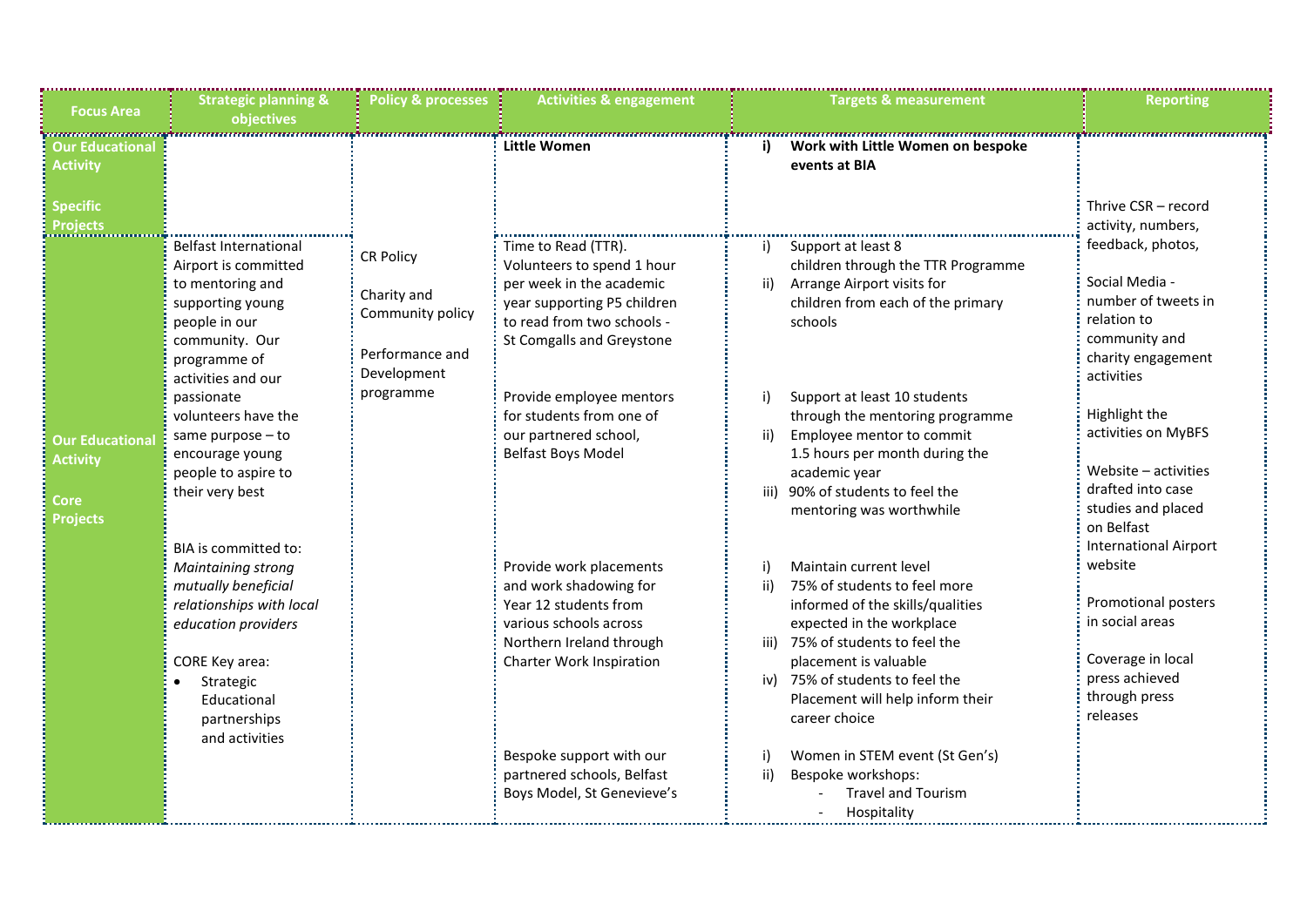|                        | Public Services<br>$\sim$                           |  |
|------------------------|-----------------------------------------------------|--|
|                        | <b>Business Studies</b><br>$\overline{\phantom{a}}$ |  |
|                        | iii) Career information evenings                    |  |
|                        | iv) Mock Interview sessions                         |  |
|                        |                                                     |  |
|                        |                                                     |  |
| Support University and | Offer specific site visits and<br>i)                |  |
| College students       | bespoke programmes on request                       |  |
|                        | Offer two University placements<br>ii)              |  |
|                        | International Student welcome<br>iii)               |  |
|                        | programme                                           |  |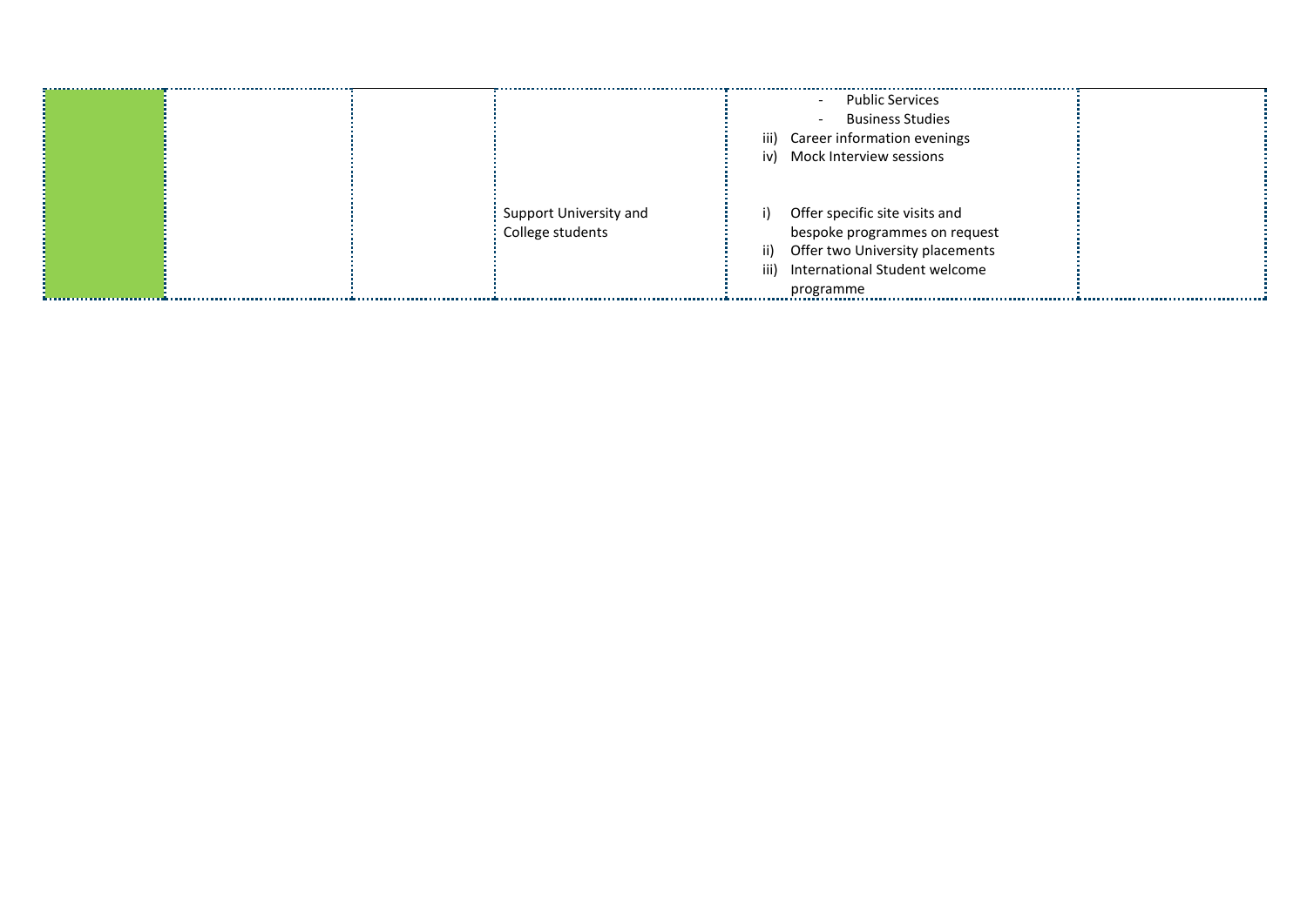| <b>Focus Area</b>                                  | <b>Strategic planning &amp;</b><br>objectives                                                                                                       | <b>Policy &amp; processes</b>                                        | <b>Activities &amp; engagement</b>                                                           | <b>Targets &amp; measurement</b>                                                                                                                                    | <b>Reporting</b>                                                                                                      |
|----------------------------------------------------|-----------------------------------------------------------------------------------------------------------------------------------------------------|----------------------------------------------------------------------|----------------------------------------------------------------------------------------------|---------------------------------------------------------------------------------------------------------------------------------------------------------------------|-----------------------------------------------------------------------------------------------------------------------|
| <b>Our Environment</b><br><b>Specific Projects</b> |                                                                                                                                                     | <b>Biodiversity Action Plan</b>                                      | <b>Ulster Wildlife membership</b><br><b>Airport Safety Week</b><br><b>Turnaround Project</b> | <b>Biodiversity Survey</b><br>Involve employees and third parties                                                                                                   | <b>ARENA Benchmarking</b>                                                                                             |
|                                                    |                                                                                                                                                     |                                                                      |                                                                                              | Improvement of wooded area behind<br>park and fly                                                                                                                   | Survey                                                                                                                |
|                                                    | <b>Belfast International Airport</b><br>recognises that its business<br>activities have                                                             | <b>Environmental Policy</b>                                          | Energy use measurement                                                                       | Elec; gas and oil use stats<br>Solar energy use data                                                                                                                | Thrive CSR - record<br>activity, numbers,<br>feedback, photos,                                                        |
|                                                    | environmental<br>consequences and aims to<br>continuously review<br>environmental performance<br>to seek to minimise and<br>mitigate those effects. | <b>Environmental Noise</b><br><b>Action Plan</b><br><b>CR Policy</b> | Waste generation<br><b>Noise</b>                                                             | Waste data<br>Publish Round 3 Noise Action plan<br>Implement the SIGS (Sound<br>Insulation Grant Scheme)<br>Noise complaints                                        | Website - activities<br>drafted into case<br>studies and placed on<br><b>Belfast International</b><br>Airport website |
| <b>Our Environment</b>                             | BIA is committed to:<br>Operating in an<br>environmentally sustainable<br>manner, in line with                                                      |                                                                      | Keep Northern Ireland<br><b>Beautiful</b>                                                    | FOD plod along the road verges<br>leading to the airport (change location<br>each year                                                                              | Highlight the activities<br>on MyBFS<br>Customer social areas e.g.                                                    |
| <b>Core Projects</b>                               | ISO14001, and continually<br>striving to improve our                                                                                                | <b>Environmental Action</b>                                          | Rams Island balsam bash                                                                      | Staff to attend annual event                                                                                                                                        | bathrooms, departure<br>lounge notices and others                                                                     |
|                                                    | impacts<br>CORE key areas<br>Energy & Transport                                                                                                     | Plan                                                                 | Partnership with Re:Store                                                                    | BIA to donate old furniture (desk,<br>tables, chairs etc) to be upcycled/sold<br>on by Re:Store                                                                     | Social media - number of<br>tweets in relation to<br>environmental activities                                         |
|                                                    | <b>Resource Efficiency</b><br>Biodiversity<br><b>Noise</b>                                                                                          |                                                                      | Plastic waste                                                                                | Influence the catering outlets and staff<br>to reduce plastics (removal of plastic<br>straws)<br>Cigarette bins / gum bins<br>Review airside water fountain options |                                                                                                                       |
|                                                    |                                                                                                                                                     |                                                                      | Irish Hare                                                                                   | Mood board (Ulster Wildlife)                                                                                                                                        |                                                                                                                       |
|                                                    |                                                                                                                                                     |                                                                      | <b>Carbon Emissions</b>                                                                      | Airport Carbon Accreditation Scheme                                                                                                                                 |                                                                                                                       |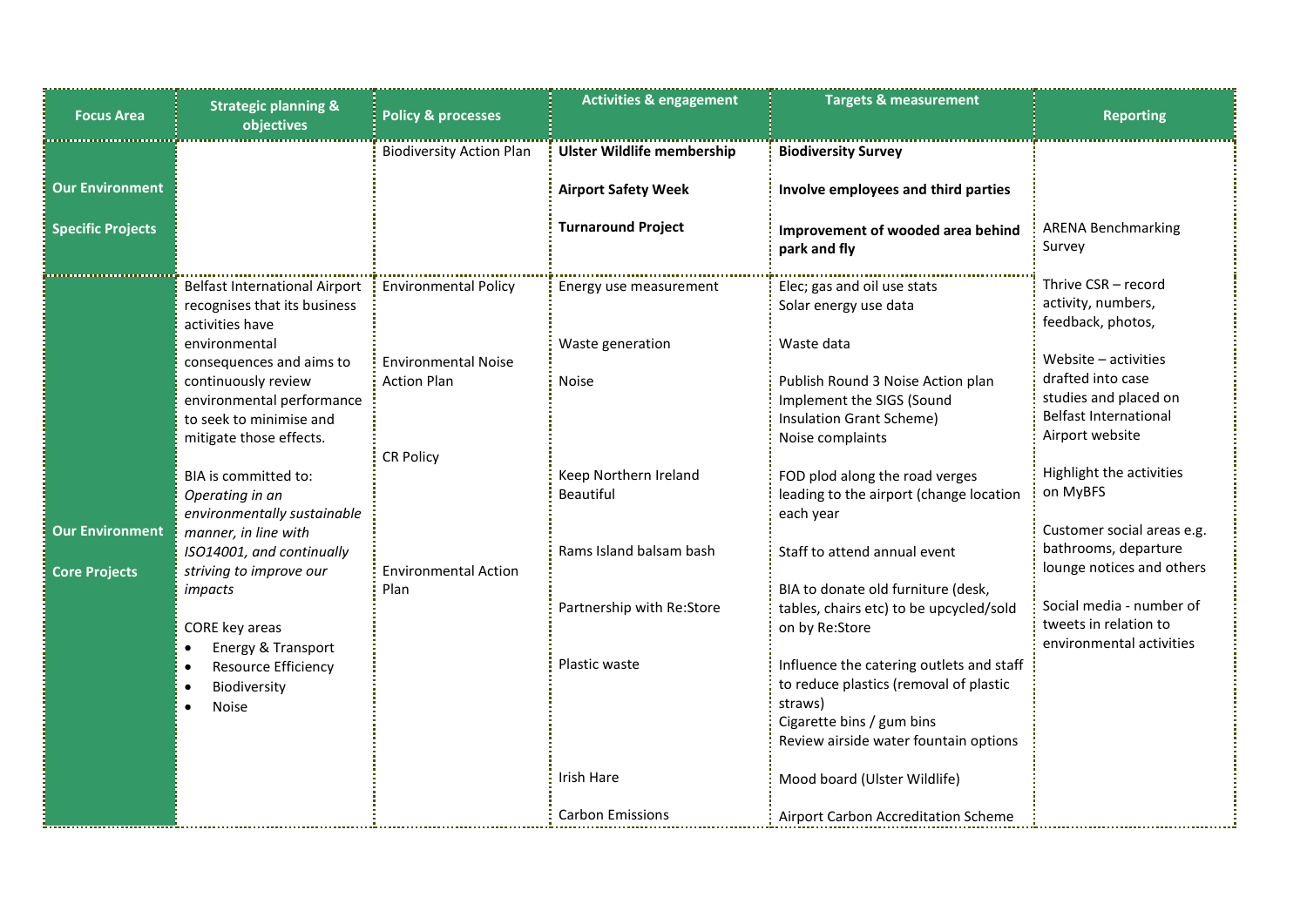| <b>Focus Area</b>                                           | <b>Strategic planning &amp;</b><br>objectives                                                                                                                                                                                                  | <b>Policy &amp; processes</b>      | <b>Activities &amp; engagement</b>                                                                                                                                                     | <b>Targets &amp; measurement</b>                                                                                                                                                                                                                                                                            | <b>Reporting</b>                                                                                                                                                                                                                     |
|-------------------------------------------------------------|------------------------------------------------------------------------------------------------------------------------------------------------------------------------------------------------------------------------------------------------|------------------------------------|----------------------------------------------------------------------------------------------------------------------------------------------------------------------------------------|-------------------------------------------------------------------------------------------------------------------------------------------------------------------------------------------------------------------------------------------------------------------------------------------------------------|--------------------------------------------------------------------------------------------------------------------------------------------------------------------------------------------------------------------------------------|
|                                                             |                                                                                                                                                                                                                                                |                                    | <b>Charity Partnership</b><br>2019                                                                                                                                                     | <b>Friends of the Cancer Centre</b><br>i)                                                                                                                                                                                                                                                                   |                                                                                                                                                                                                                                      |
| <b>Our Community</b><br>and Charity                         |                                                                                                                                                                                                                                                | <b>CR Policy</b><br>Charity and    | <b>Seacourt Print</b><br>Workshop<br>partnership                                                                                                                                       | Scoping out 2019 plan<br><b>Continue to promote Art</b><br>ii)<br><b>Exhibition</b>                                                                                                                                                                                                                         | Thrive CSR - record<br>activity, numbers,<br>feedback, photos,                                                                                                                                                                       |
| <b>Specific</b><br><b>Projects</b>                          | Community policy<br>Performance and<br>Development<br>programme                                                                                                                                                                                | <b>Book Trust (through</b><br>A&B) | promote the importance/<br>enjoyment of reading BBMS<br>and St Gen's (Dan Freedman)<br><b>Competitions</b><br>ii)<br><b>Book list campaigns</b><br>iii)<br><b>Author events</b><br>iv) | Social Media - number of<br>tweets sent in relation to<br>community and charity<br>engagement activities<br>Highlight the activities on                                                                                                                                                                     |                                                                                                                                                                                                                                      |
| <b>Our Community</b><br>and Charity<br><b>Core Projects</b> | <b>Belfast International</b><br>Airport is passionate<br>about community<br>engagement and<br>will increase its<br>activity in this area.<br>BIA is committed to:<br>Maintaining strong<br>mutually beneficial<br>relationships with the local |                                    | <b>Individual Fundraising</b><br>Request process<br>Charity Committee<br>Give As You Earn                                                                                              | Promote and financially<br>i)<br>support at least 4 employees in<br>their individual fundraising<br>activities<br>Charity Committee to<br>i)<br>meet quarterly to distribute funds<br>donated by the company (2018 -<br>£20,000/30 charities)<br>Guide Dogs for the blind<br>ii)<br>Increase number of GAYE | <b>MyBFS</b><br>Website - activities drafted<br>into case studies and<br>placed on Belfast<br><b>International Airport</b><br>website<br>Promotional posters in<br>social areas<br>Coverage in local press<br>achieved through press |
|                                                             | community.<br>CORE Key area:<br>Strategic<br>Community<br>Engagement                                                                                                                                                                           |                                    | (GAYE)<br><b>Employability events</b><br>Muckamore Cricket<br>and Lawn tennis Club                                                                                                     | members by 10% (2017 - 26)<br>Support and organise 2 events<br>i)<br>Consider funding youth<br>academy for one year.                                                                                                                                                                                        | releases                                                                                                                                                                                                                             |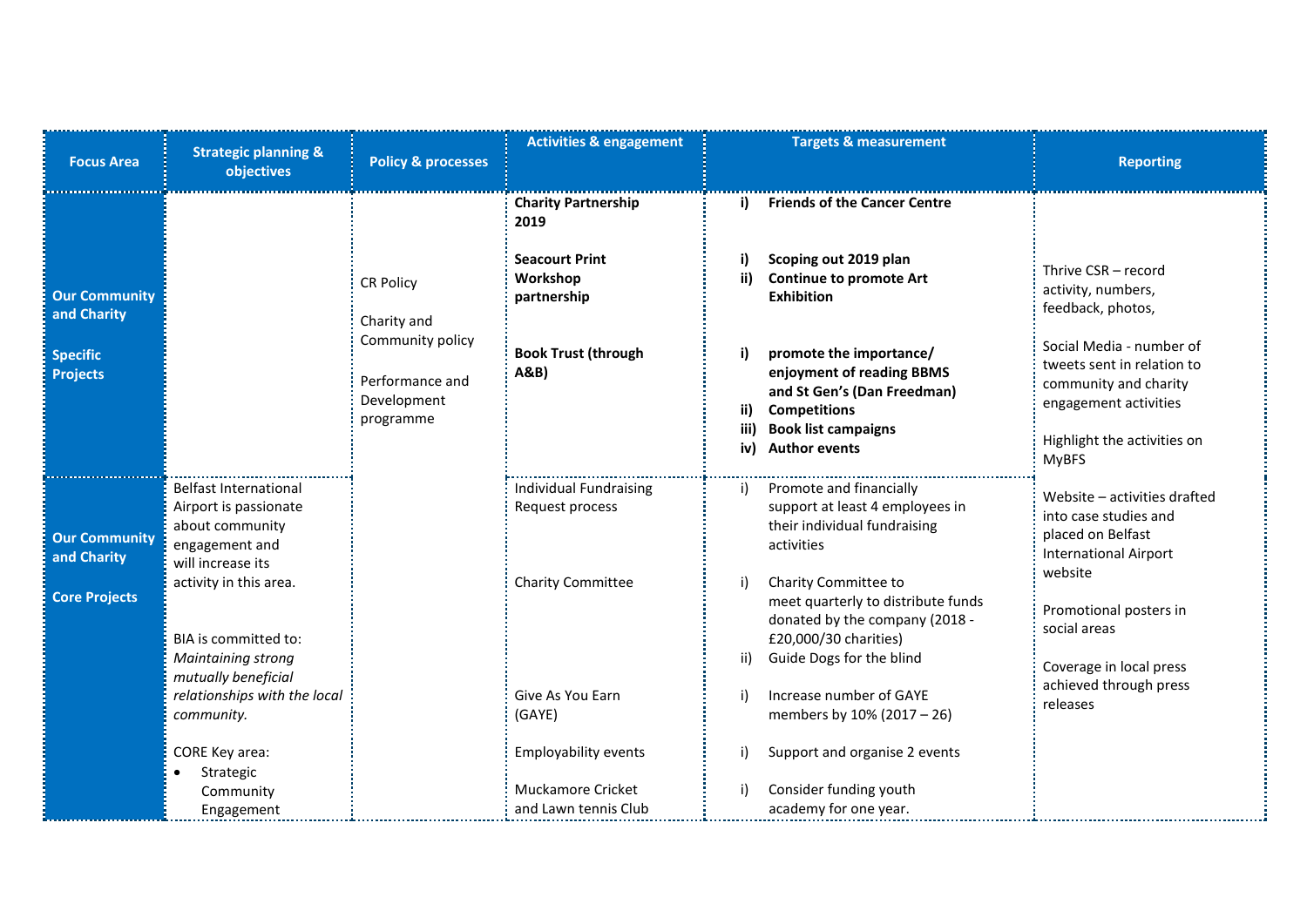| Volunteering                 | Outreach to local<br>schools/community<br>Work with Volunteering Now<br>i)<br>Participate in at least 2 events<br>ii)<br>iii)<br>Increase number of<br>employee volunteers by 10%                                                                                                                                                                                                                                                                                                                                                                            |
|------------------------------|--------------------------------------------------------------------------------------------------------------------------------------------------------------------------------------------------------------------------------------------------------------------------------------------------------------------------------------------------------------------------------------------------------------------------------------------------------------------------------------------------------------------------------------------------------------|
| Accessible Travel for<br>All | <b>Establishment of PRM Users</b><br>$\mathsf{i}$<br>forum with Consumer Council<br>NI. Aim to hold two meetings<br>per year<br>Development and publication<br>ii)<br>of Autism Guide in association<br>with Autism NI<br>iii) Installation of Eagle hoist - to<br>improve the service, safety<br>and accessibility for<br>passengers with reduced<br>mobility.<br>iv) Development of hidden<br>disability lanyard scheme by<br>improving communication to<br>ensure a more effective use of<br>service<br>Changing rooms facility to be<br>v)<br>registered |
| Consultative Forum           | Hold at least two Consultative<br>i)<br>Form meetings in a 12 month<br>period.                                                                                                                                                                                                                                                                                                                                                                                                                                                                               |
| Responsible Business         | Showcase each day during the<br>i)<br>week how BIA is a<br>responsible business and<br>promote our commitment to<br><b>CR</b>                                                                                                                                                                                                                                                                                                                                                                                                                                |